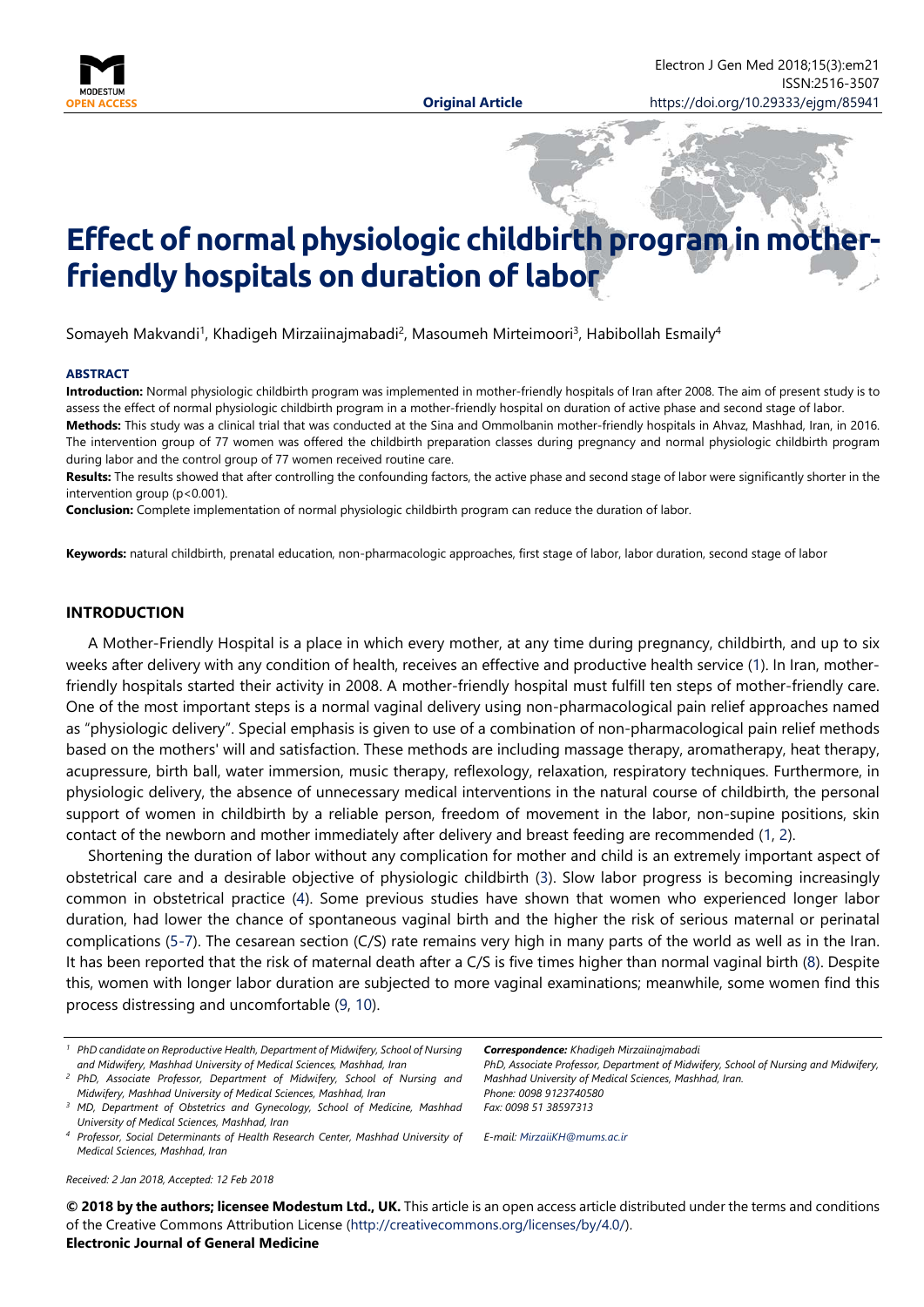The present study assessed the effect of the normal physiologic childbirth in mother-friendly hospitals on duration of labor.

## **METHODS**

This was a clinical trial study that its design was approved by the institutional Ethics Committee of Mashhad University of Medical Sciences and registered within the Iranian registry of clinical trials (http://irct.ir); IRCT No.: **IRCT201508132204N4**. The study was conducted at two large mother-friendly hospitals in east and west of Iran: Sina in Ahvaz and Ommolbanin in Mashhad, in 2016. A pilot study was carried out to calculate the sample size in each center. A total of 154 samples were included within the study.

Participants were recruited from the antenatal clinic of the hospitals after they had received information on the purpose and course of the study from the investigator and had provided the written consent during the first-half visits of pregnancy. Selection of samples was purposeful. It should be noted that the matching method used to control external variables. In this way, for each subject in the intervention group, a single subject was selected as the control for important external variables. Women who were satisfied with participation in the normal physiologic childbirth program were placed in the intervention group. Control group was included of those who did not consent to participate in the program and only received routine care. According to normal physiologic childbirth program, pregnant women who are going to have a normal physiologic childbirth should attend childbirth preparation classes during pregnancy. For this purpose, the participants of the intervention group attended in these classes from the beginning of the 20th week of pregnancy in eight sessions over a period of ninety minutes per session, in a standard classroom in the hospital. Content of each session was according to the Iran's Ministry of Health's booklet.

Inclusion criteria were included: low risk 18-35 years-old pregnant women (no risk factor such as: premature rupture of membranes, thick meconium, fetal bradycardia (<100 bpm), bleeding, preterm and post-term pregnancy, preeclampsia), singleton pregnancy, lack of medical contraindications for vaginal delivery, estimation of fetal weight between 2500 and 4000 grams, full participation in childbirth preparation classes for the intervention group, refer to the normal physiologic childbirth unit for birth for intervention group, cervical dilatation of 3-4 cm or less at baseline and consent to participate in the study. Exclusion criteria were included presence of risk factors at any time of the delivery, such as severe hemorrhage, long-term drop in the fetal heart rate, arrest of delivery, unnecessary and routine medical interventions such as the use of drugs such as atropine to accelerate labor, induction of labor and use of fundal pressure.

The intervention was normal physiologic childbirth using a combination of non-pharmacological pain relief methods. In the normal physiologic childbirth program, at the time of labor women were allowed to eat fluids such as water, fresh fruit juices, soups, porridges and dates. Routine amniotomy, induction of labor, serum therapy, and urinary catheterization were not performed. Complete bed rest was not mandatory and women were allowed to be in any comfortable position. In the active phase of labor, a combination of non-medical pain relief methods, including using a birth ball, warm water bathtub and aromatherapy with lavender were used. The bathtub was filled with warm water (36- 39° C), so that the surface of the water was on the abdomen and under the women's breasts. Women were in a halfsitting position. The bathtub was used from the beginning of the active phase and at least one hour was essential. Furthermore, during the active phase of labor, mothers were sitting on the birth ball (knee bending at 90 degrees) for 30 minutes and moving the pelvis back and forward, or right and left. Throughout the whole of this period, a trained companion or researcher were attended as a supporter along with a pregnant woman. At the beginning of the active phase until delivery, aromatherapy was carried out using 15cm × 15cm napkins impregnated with 0.1 cc Lavender oil 3% mixed with 1 cc sterile water, which were fitted on the collar of the clients.

Vaginal examinations were performed every two hours, and fetal heart rates were measured every half an hour in active phase. In the second stage of labor, vaginal examinations were performed every half an hour and the fetal heart rates were measured every 15 minutes. The progress of labor of all mothers was plotted on the partogragh form.

Upon completion of cervical dilation, a few minutes before the delivery women were transmitted to the special bed of physiologic childbirth and were placed in an upright position and simultaneously with uterine contractions and a feeling of defecation, encouraged to pushing. Episiotomy was not routine. It should be noted that at any time from the first or second stage of labor, when the mothers had a risk factor that requires medical intervention, they were excluded from the study.

The participants of the control group received routine care. At the time of admission, peripheral venous catheter was connected. Complete bed rest was a part of the routine. Vaginal examination and fetal heart auscultations were as the same as the intervention group. At the time of delivery, mothers were placed in lithotomy position. At this stage, using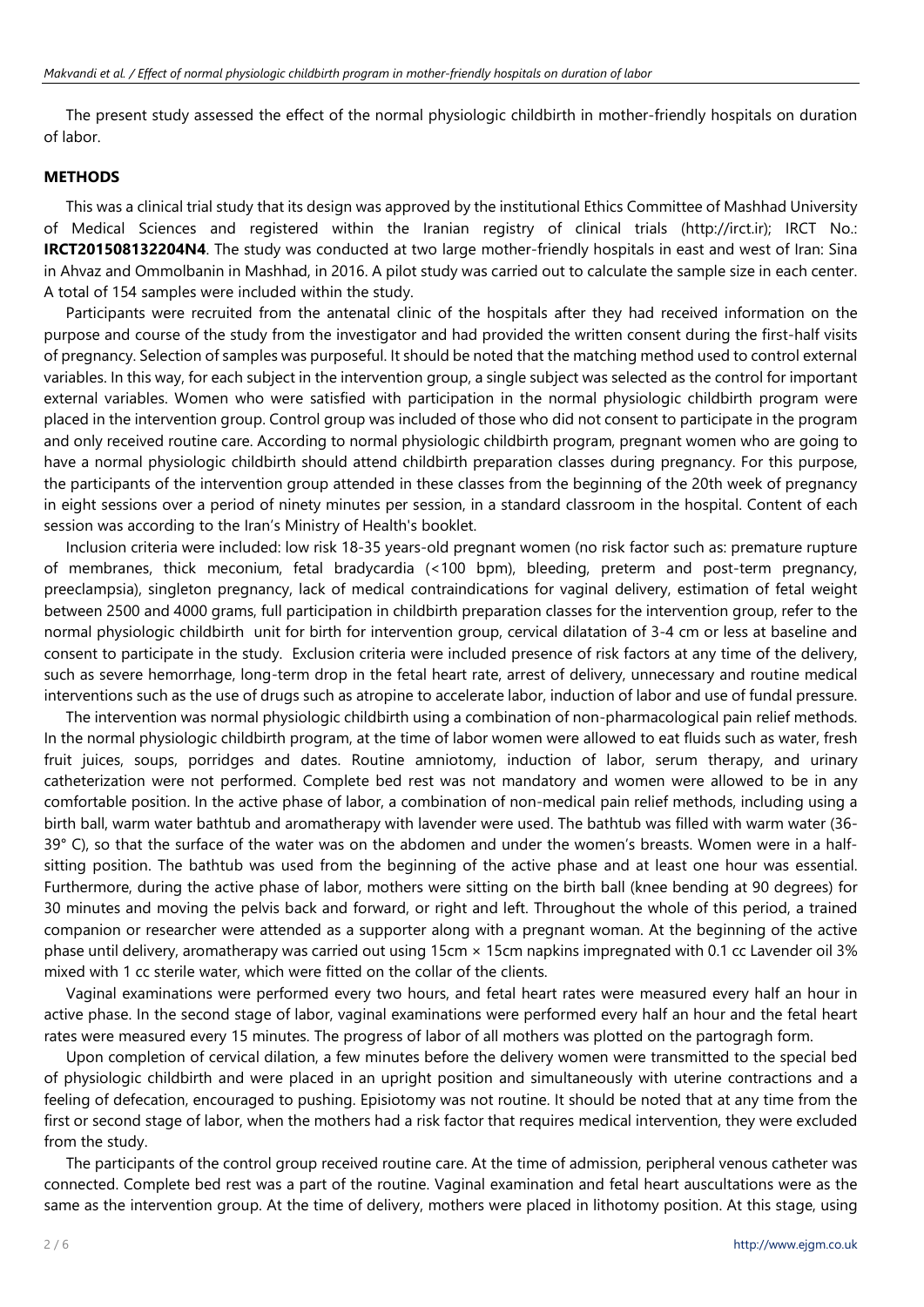|                              |                      |                            | <b>Table 1:</b> Demographic adia and qualitative characteristics related to pregnancy and labor of the two study groups<br>Intervention group (n=77) | Control group (n=77) | p-value |  |
|------------------------------|----------------------|----------------------------|------------------------------------------------------------------------------------------------------------------------------------------------------|----------------------|---------|--|
| Age                          |                      | <20 years                  | 9(11.7)                                                                                                                                              | 13 (16.9)            | 0.37    |  |
|                              |                      | $20-24$ years              | 21 (27.3)                                                                                                                                            | 27(35.1)             |         |  |
|                              |                      | $25-30$ years              | 30 (39.0)                                                                                                                                            | 21(27.3)             |         |  |
|                              |                      | >30 years                  | 17(22.1)                                                                                                                                             | 16 (20.8)            |         |  |
|                              |                      | Primary school             | 41 (53.3)                                                                                                                                            | 45 (58.5)            |         |  |
| <b>Education level</b>       |                      | High school                | 23 (29.9)                                                                                                                                            | 23 (29.9)            | 0.87    |  |
|                              |                      | College degree             | 13 (16.9)                                                                                                                                            | 9(11.7)              |         |  |
|                              |                      | Housekeeper                | 71 (92.2)                                                                                                                                            | 72 (93.5)            |         |  |
| Mother's Job                 |                      | Beautifier                 | 4(5.2)                                                                                                                                               | 4(5.2)               | 1.0     |  |
|                              |                      | Photographer               | 2(2.6)                                                                                                                                               | 1(1.3)               |         |  |
|                              |                      | Primiparous                | 48 (62.3)                                                                                                                                            | 44 (57.1)            |         |  |
| Parity                       |                      | Multiparous                | 29 (37.7)                                                                                                                                            | 33 (42.9)            | 0.62    |  |
|                              |                      | < 18.5                     | 11(14.3)                                                                                                                                             | 7(9.1)               |         |  |
|                              |                      | 18.5-24.9                  | 40 (51.9)                                                                                                                                            | 49 (63.6)            | 0.28    |  |
| BMI prior to pregnancy       |                      | 25-29.9                    | 14 (18.2)                                                                                                                                            | 15 (19.5)            |         |  |
|                              |                      | $>30$                      | 12 (15.6)                                                                                                                                            | 6(7.8)               |         |  |
| Fetal membranes at admission |                      | Intact                     | 49 (63.6)                                                                                                                                            | 52 (67.5)            |         |  |
|                              |                      | Rupture                    | 28 (36.4)                                                                                                                                            | 25 (32.5)            | 0.60    |  |
|                              |                      | 3                          | 24 (31.2)                                                                                                                                            | 26 (33.8)            |         |  |
| Uterine                      | Numbers in 10<br>min | 4                          | 32 (41.6)                                                                                                                                            | 32 (41.6)            | 0.38    |  |
| contractions at              |                      | 5                          | 21(27.3)                                                                                                                                             | 19 (24.7)            |         |  |
| beginning of study           |                      | Moderate                   | 46 (59.7)                                                                                                                                            | 41 (53.2)            |         |  |
|                              | Severity             | Severe                     | 31 (40.3)                                                                                                                                            | 36 (46.8)            | 0.51    |  |
|                              |                      | Vaginal delivery           | 52 (91.23)                                                                                                                                           | 51(89.47)            |         |  |
| Delivery mode                |                      | C/S<br>5(8.77)<br>6(10.53) |                                                                                                                                                      |                      | 0.66    |  |
| Sex of neonate               |                      | Female                     | 41 (56.9)                                                                                                                                            | 34 (48.6)            |         |  |
|                              |                      | Male                       | 31 (43.1)                                                                                                                                            | 36 (51.4)            | 0.40    |  |
| First min APGAR              |                      | $\overline{7}$             | 2(2.8)                                                                                                                                               | 1(1.4)               |         |  |
|                              |                      | 8                          |                                                                                                                                                      | 9(12.9)              | 0.68    |  |
|                              |                      | 9                          | 58 (80.6)                                                                                                                                            | 60 (85.7)            |         |  |
|                              |                      | 9                          | 6(8.3)                                                                                                                                               | 3(4.3)               | 0.49    |  |
| 5 min APGAR                  |                      | 10                         | 66 (91.7)                                                                                                                                            | 67 (95.7)            |         |  |

**Table 1:** *Demographic data and qualitative characteristics related to pregnancy and labor of the two study groups\**

\*Data are shown as numbers (percent)

the Valsalva maneuver, the mother was asked to force. In primiparous mothers, episiotomy was performed routinely. In multiparous women, episiotomy was performed based upon the diagnosis of the midwife.

It should be noted that in order to prevent the bias, all the interventions were carried out by midwives with a 5 to 10 years history of working at maternity. The number of these midwives was also limited, and they were attended in both physiological and conventional delivery wards of the hospital. Throughout the study, the researcher was present in both physiological and conventional wards and supervised the unified implementation of interventions.

The data-collection tool was a form that was prepared by the investigators and validated through content validity, and its reliability has been confirmed with r=0.9. This form consisted of two parts. The first part was related to the demographic characteristics of the samples. The second part was related to pregnancy and labor information. As the study outcomes, the duration of active phase and second stage of labor were measured. The beginning of the active phase of labor was defined as cervical dilatation of 3-4 cm in the presence of moderate uterine contractions. Moderate uterine contractions were defined as those during which fingers could still be indented in the abdominal wall bat underlying fetal parts were not palpable. At the time when full cervical dilatation was noted on vaginal examination, the second stage of labor begun. The second stage of labor was defined as the time between full cervical dilation and the completion of delivery.

Data were then analyzed using SPSS version 11.0 at 95% confidence interval. Descriptive statistics were used to estimate means, standard deviations and ratios. The Kolmogorov–Smirnov test, independent t-test, General Linear Model and chi-square were used.

## **RESULTS**

There was no significant difference in demographic data and characteristics of pregnancy and labor between two study groups (**Table 1** and **2**).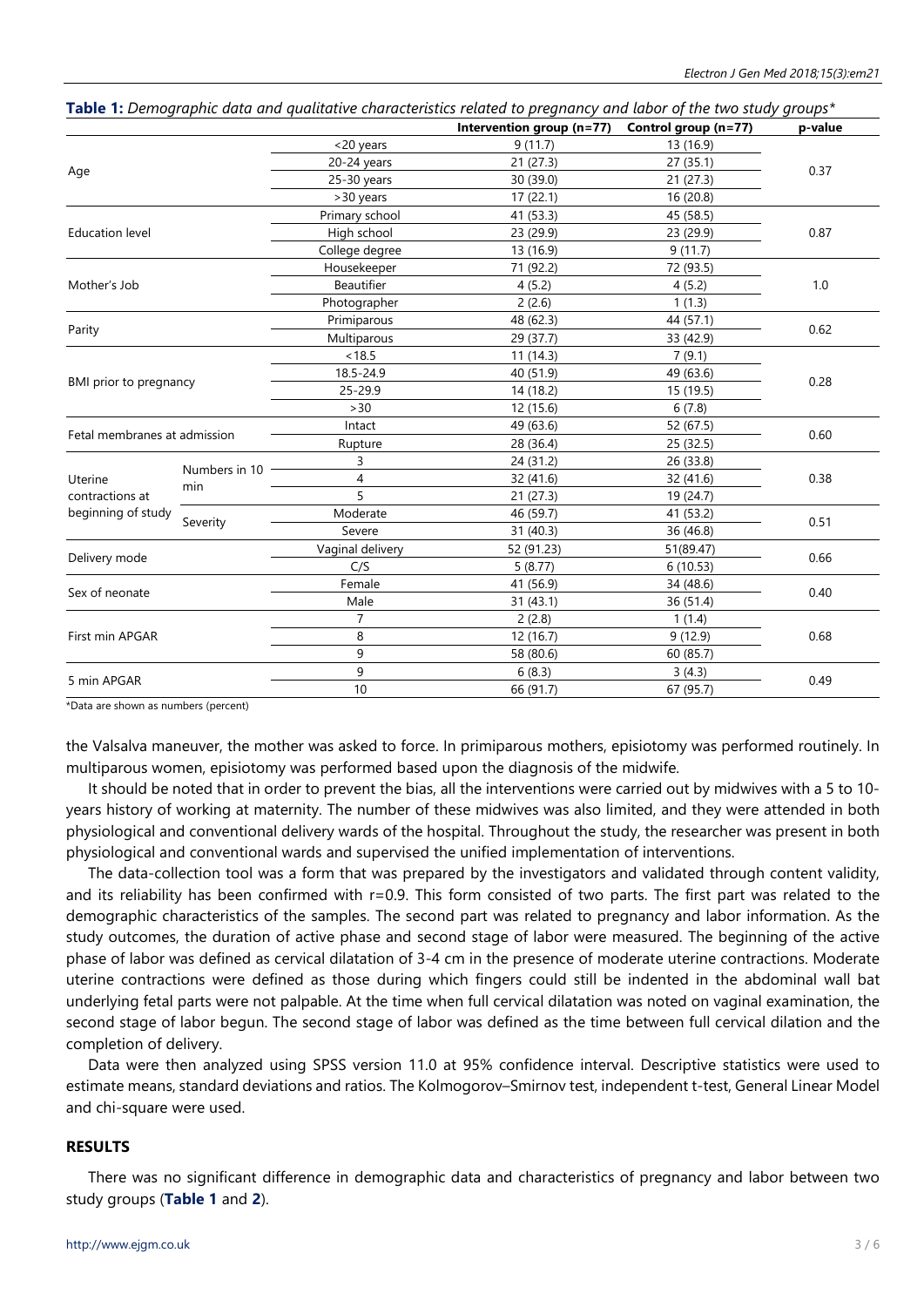## **Table 2:** *Quantitative characteristics related to pregnancy and labor of the two study groups\**

|                                                            | Intervention group $(n=77)$ | Control group (n=77) | p-value |
|------------------------------------------------------------|-----------------------------|----------------------|---------|
| Gestational age (days)                                     | $274.8 \pm 8.1$             | $273.3 \pm 9.1$      | 0.26    |
| Weight gain in pregnancy (kg)                              | $11.8 + 4.7$                | 12.8±4.3             | 0.17    |
| Uterine contraction duration at beginning of study (sec)   | $45.7 \pm 7.8$              | $45.0 \pm 7.8$       | 0.53    |
| <b>BISHOP</b> score                                        | $6.7 \pm 1.3$               | $6.5 \pm 1.2$        | 0.25    |
| Baseline cervical dilatation (cm)                          | $4.1 \pm 0.7$               | $3.9 \pm 0.7$        | 0.21    |
| Baseline cervical effacement (%)                           | $51.2 \pm 12.0$             | $48.8 \pm 13.8$      | 0.26    |
| Neonate's weight (gr)                                      | 3224.8±442.1                | 3250.49±358.8        | 0.27    |
| Neonate's head circumference (cm)                          | $34.3 \pm 1.2$              | $34.3 \pm 0.9$       | 0.63    |
| First min APGAR                                            | $8.7 \pm 0.5$               | $8.8 \pm 0.4$        | 0.38    |
| 5 min APGAR                                                | $9.9 \pm 0.3$               | $9.9 \pm 0.2$        | 0.32    |
| ⊕lista e una alcantra de para a una alcantinata de destaca |                             |                      |         |

\*Data are shown as mean ± standard deviation

## **Table 3:** *Comparison of duration of active phase and second stage of labor in two study groups\**

|                                                                                                                      | Intervention group $(n=77)$ Control group $(n=77)$ |                 | p-value |
|----------------------------------------------------------------------------------------------------------------------|----------------------------------------------------|-----------------|---------|
| Active phase (min)                                                                                                   | 210.02±86.38                                       | 269.54 ± 107.21 | < 0.001 |
| Second stage (min)                                                                                                   | $36.61 \pm 20.58$                                  | 43.08±23.90     | 0.08    |
| <b>APPEARED CARDINAL COMMUNICATION CONTINUES INTO A REPORT OF A STATE OF A REPORT OF A STATE OF A REPORT OF A ST</b> |                                                    |                 |         |

Data are shown as mean  $\pm$  standard deviation

# **Table 4:** *The duration of the activephase of labor using the general linear model*

|        |                              |        | <b>Std.Error</b> |         | p-value |
|--------|------------------------------|--------|------------------|---------|---------|
| group  | intervention                 | -48.66 | 16.24            | $-2.99$ | 0.003   |
|        | control                      | ∩*     |                  |         |         |
| parity | primiparous                  | 86.90  | 15.27            | 5.69    | <0.001  |
|        | multiparous                  | ∩*     |                  |         |         |
|        | Bishop score                 |        | 5.56             | 2.01    | 0.04    |
|        | Baseline cervical effacement |        | 0.59             | $-2.80$ | 0.006   |
|        | Baseline pain score          |        | 3.94             | $-3.09$ | 0.002   |

## **Table 5:** *The duration of the second stage of labor using the general linear model*

|        |                                |         | <b>Std.Error</b> |         | p-value |
|--------|--------------------------------|---------|------------------|---------|---------|
| group  | intervention                   | $-6.26$ | 3.05             | $-2.04$ | 0.04    |
|        | control                        | ∩∗      |                  |         |         |
| parity | $\cdot$ $\cdot$<br>primiparous | 24.32   | 3.18             | 7.64    | <0.001  |
|        | multiparous                    | ባ*      |                  |         |         |
|        | Duration of active phase       |         | 0.01             | 2.57    | 0.01    |
|        | Neonatal weight                |         | 0.04             | 2.92    | 0.004   |

Based on the independent t-test, the active phase was significantly shorter in the intervention group (p<0.001) (**Table 3**). Subgroup analysis showed significantly shorter duration of active phase of labor in both primiparous (230.39±101.19 min vs. 315.21±107.33 min, p<0.001) and multiparous women (179.82±44.51 min vs. 215.31±79.03 min, p=0.03) of intervention group than the control group. Duration of second stage of labor was not significantly different between two study groups (**Table 3**). However, based on the subgroup analysis the duration of the second stage of labor was significantly shorter in primiparous (46.65±20.40 min vs. 56.05±21.65 min, p=0.04) women of intervention group compared to the control group.

General Linear Model revealed that as confounding factors, the variables of the group, parity, baseline Bishop score, baseline cervical effacement and baseline labor pain score showed a significant effect on the duration of the active phase of labor. After controlling these variables, the active phase of labor was significantly shorter in the intervention group (p<0.001) (**Table 4**).The confounding variables of group, parity, duration of active phase of labor and neonatal weight showed a significant effect on the duration of the second stage of labor. After controlling them, the second stage of labor was significantly shorter in the intervention group (p<0.001) (**Table 5**).

## **DISCUSSION**

The objective of this trial was to assess the effects of the normal physiologic childbirth program on duration of labor. The results showed a statistically significant decrease in duration of active phase and second stage of labor when the normal physiologic childbirth program is fully executed.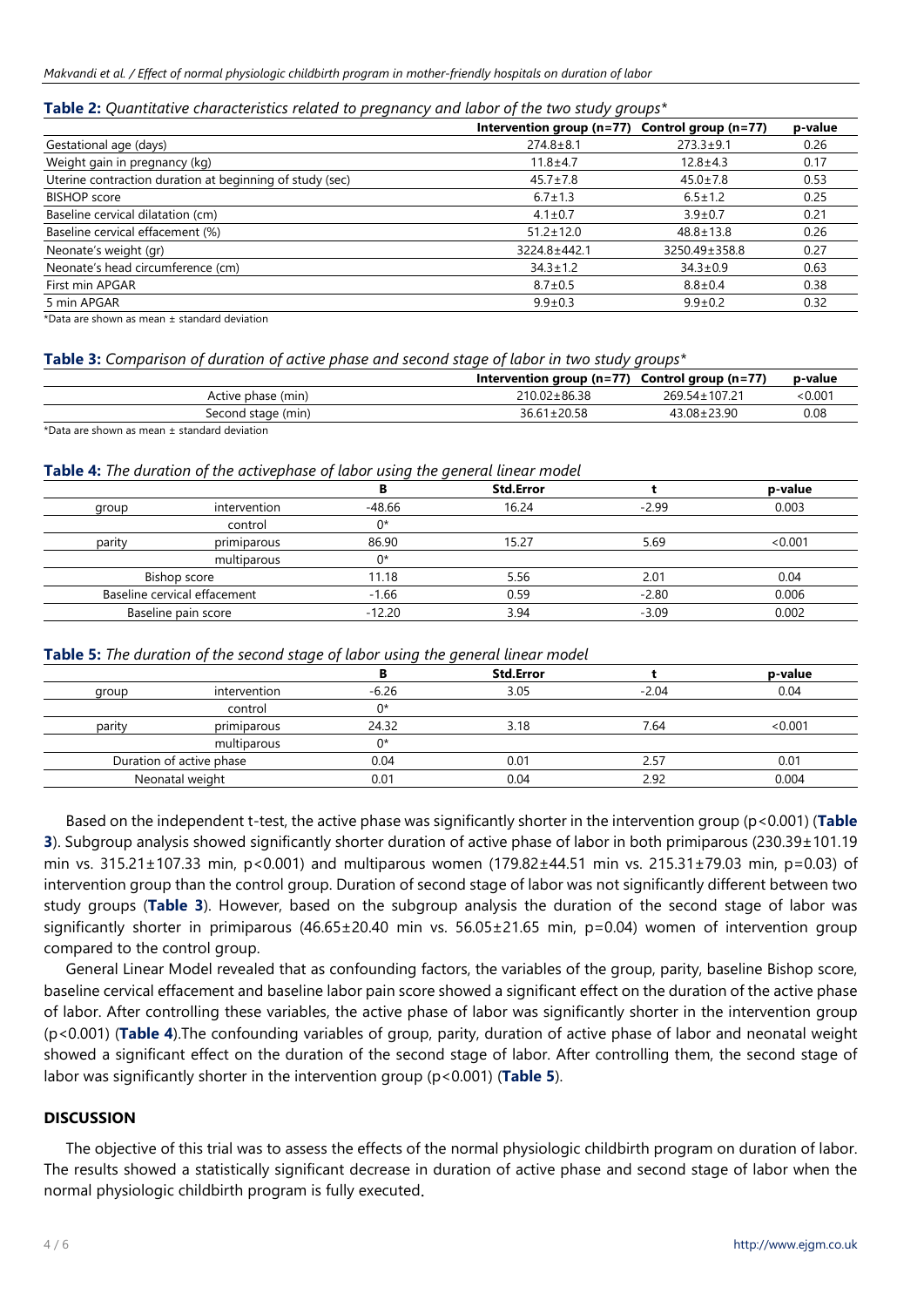In Iran's mother-friendly hospitals, the first part of the normal physiologic childbirth program is holding childbirth preparation classes for pregnant women [\(1\)](#page-4-0). In the present study, because of participation in the childbirth preparation classes and visit the maternity ward during pregnancy, the participants of the intervention group were mentally prepared for childbirth. Antenatal education is in a strong position to improve normal birth. A review by Ferguson et al. has demonstrated some positive emotional effects of antenatal education on women's labor and birth. One of these effects is a reduction in maternal anxiety [\(11\)](#page-5-3). Fear of childbirth, anxiety and unfamiliarity with the maternity environment bring feelings of deep insecurity for women during childbirth [\(12-14\)](#page-5-4). Based upon some evidences maternal anxiety during labor can affect the labor progress by increase the release of adrenaline and cortisol. So this process can lead to a decrease in the effective uterine contractions and consequently a prolonged labor [\(15,](#page-5-5) [16\)](#page-5-6)

It seems that each of the non-pharmacological methods used in this study, like a piece of a puzzle, had a role in shortening labor and when combined, can shorten the duration of labor as much as possible.

Based on the studies, warm water bathtub reduces the release of catecholamines in the body, increases uterine perfusion, enhances uterine rhythmic contractions, accelerates cervical dilation, and shortens the duration of labor[\(17,](#page-5-7)  [18\)](#page-5-8). According to some evidences, pelvic movements on the birth ball in upright positions during labor and freedom of movement can assist the normal power of gravity to facilitate fetal head descent, enhance the effectiveness of uterine contractions and reduce duration of labor [\(19\)](#page-5-9). Furthermore, the reduction of the duration of labor was probably caused by the anxiolytic and sedative effects of the lavender [\(20\)](#page-5-10). The components of lavender oil are linalool (51%) and linalyl acetate (35%). Linalyl acetate has narcotic effects and linalool also acts as a sedative [\(21-23\)](#page-5-11).

The decrease in labor length that occurs with physiologic delivery might be attributed to a decrease in labor pain. Some previous studies have revealed that using non-pharmacological pain relief methods such as birth ball, water immersion or lavender aromatherapy decreases the labor pain intensity in parturient women [\(24\)](#page-5-12). Increased adrenaline and cortisol caused by severe labor pain and anxiety resulting from that can lead to a decrease in the effective uterine contractions and consequently a prolonged labor [\(15,](#page-5-5) [16\)](#page-5-6).

One of the limitations of this study was that randomization was impossible. The normal physiologic childbirth was an emerging phenomenon in Iran and was relatively unknown to pregnant women. According to the policies behind the normal physiologic childbirth program, we cannot force the pregnant women to have a normal physiologic delivery or conventional delivery. Because one of the principles of the normal physiologic childbirth program is to give decisionmaking power to women. In other words, in mother-friendly hospitals, all of clients were suggested to participate in childbirth preparation classes and deliver, physiologically; however, the decision-making power in this regard was on their own. So we had to use purposive sampling. But use of matching method controlled the external variables.

## **ACKNOWLEDGEMENTS**

This study was a part of PhD thesis by SM and was supported by a grant from vice chancellor of research, Mashhad University of Medical Sciences, Mashhad, Iran.

## <span id="page-4-0"></span>**REFERENCES**

- 1. Comprehensive Guide for the provision of obstetric services. Iran's Ministry of Health and Medical Education. Maternity Health Office, Family and population Health Office. Third edition. 2013 (In Persian).
- <span id="page-4-1"></span>2. A national guide for normal delivery and the provision of pharmacological and non-pharmaceutical methods for reducing labor pain. Iran's Ministry of Health and Medical Education. Maternity Health Office, Family and Population Health Office. 2011 (In Persian).
- <span id="page-4-2"></span>3. Cromi A, Ghezzi F, Agosti M, Uccella S, Piazza N, Serati M, et al. Use of an antispasmodic (rociverine) to shorten the length of labor: a randomized, placebo-controlled trial. Acta obstetricia et gynecologica Scandinavica. 2011;90(12):1371-8. <https://doi.org/10.1111/j.1600-0412.2011.01265.x> PMid:21880029
- <span id="page-4-3"></span>4. Lowe NK. A review of factors associated with dystocia and cesarean section in nulliparous women. Journal of Midwifery & Women's Health. 2007;52(3):216-28. <https://doi.org/10.1016/j.jmwh.2007.03.003> PMid:17467588
- <span id="page-4-4"></span>5. Le Ray C, Audibert F, Goffinet F, Fraser W. When to stop pushing: effects of duration of second-stage expulsion efforts on maternal and neonatal outcomes in nulliparous women with epidural analgesia. American journal of obstetrics and gynecology. 2009;201(4):361. e1-. e7.